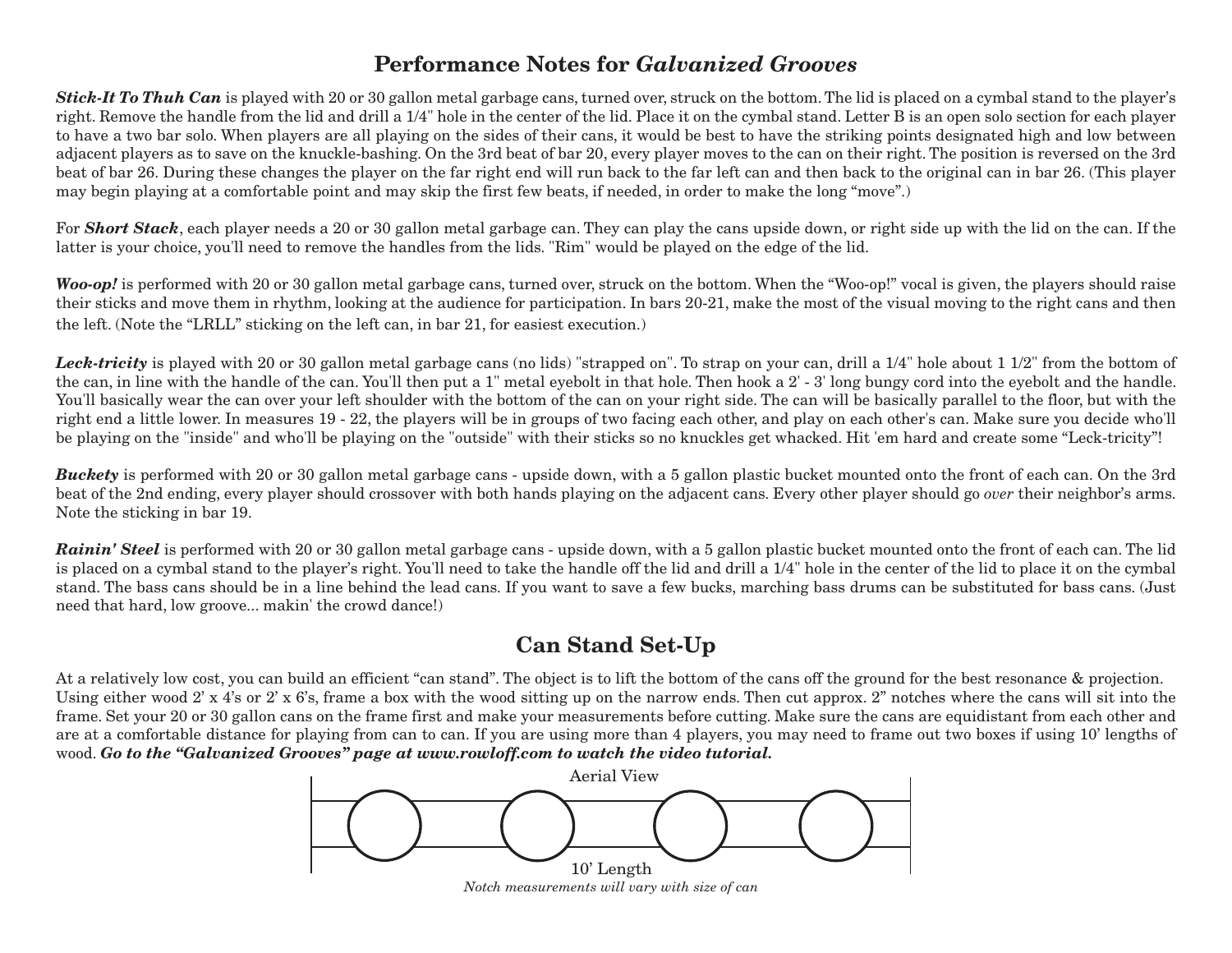**Stick-It To Thuh Can** pg 2





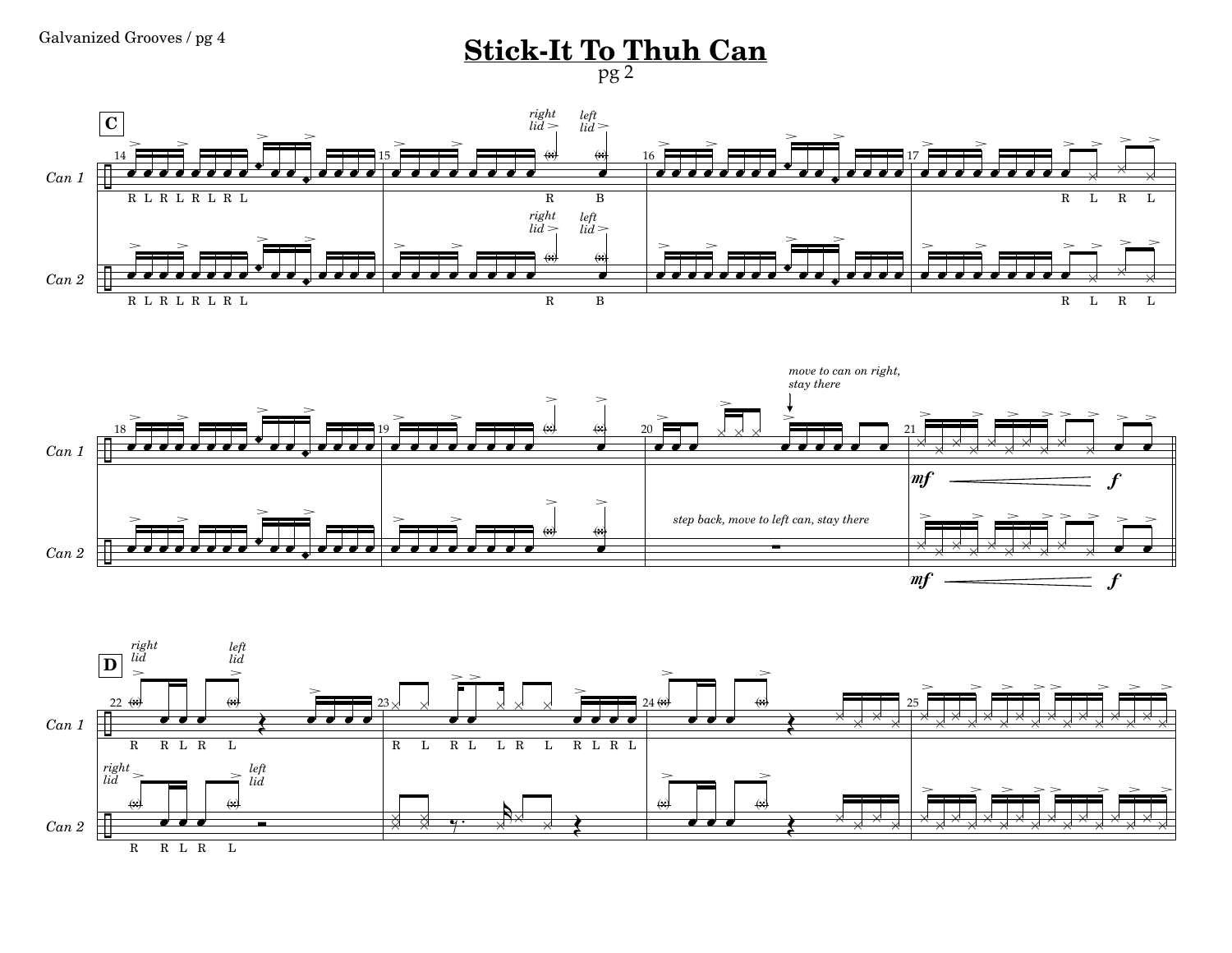

**by Chris Crockarell**







"WOO-OP!" by Chris Crockarell © 2013 by Row-Loff Productions All Rights Reserved International Copyright Secured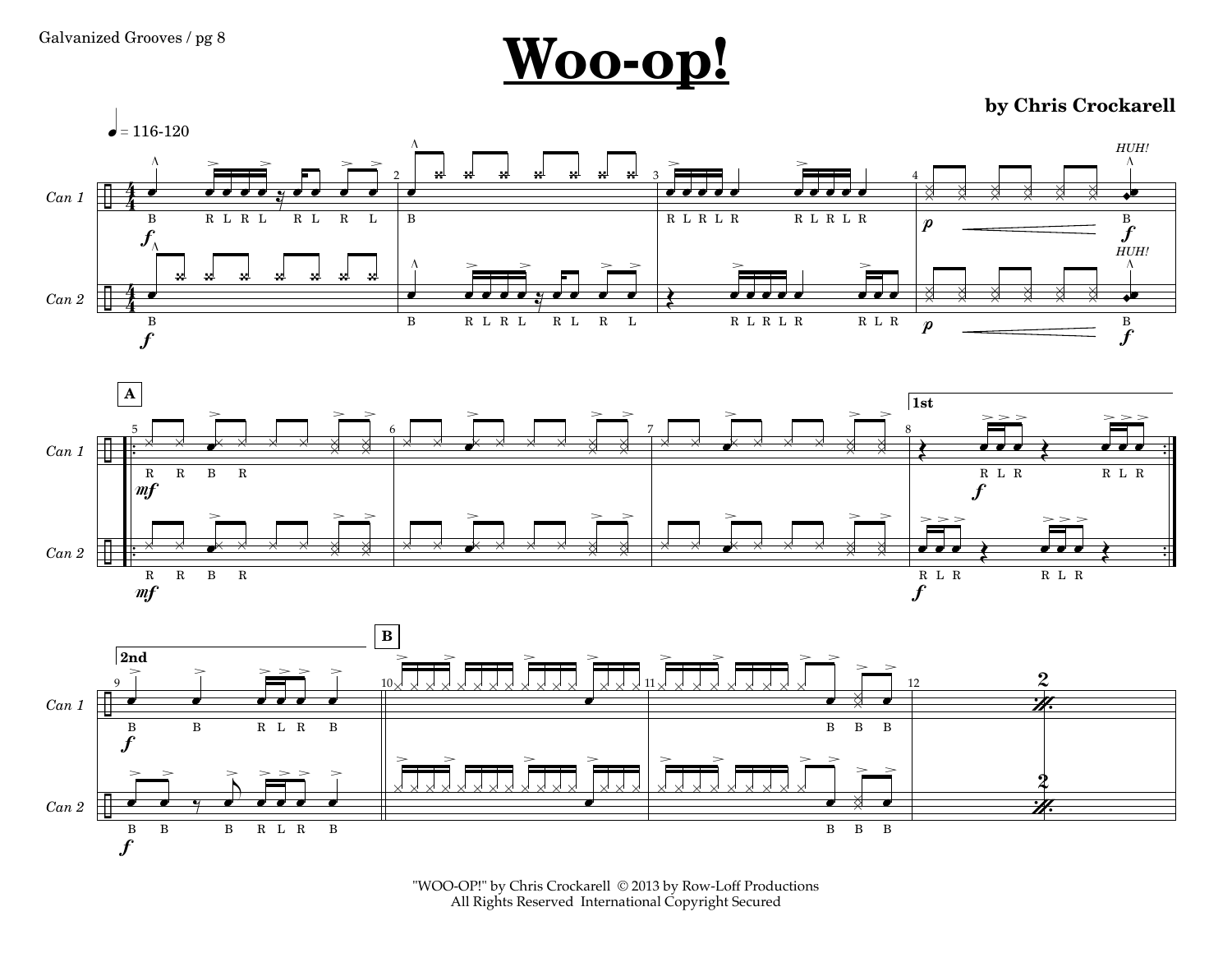## **Leck-tricity**  $\frac{1}{\log 2}$  Galvanized Grooves / pg 11